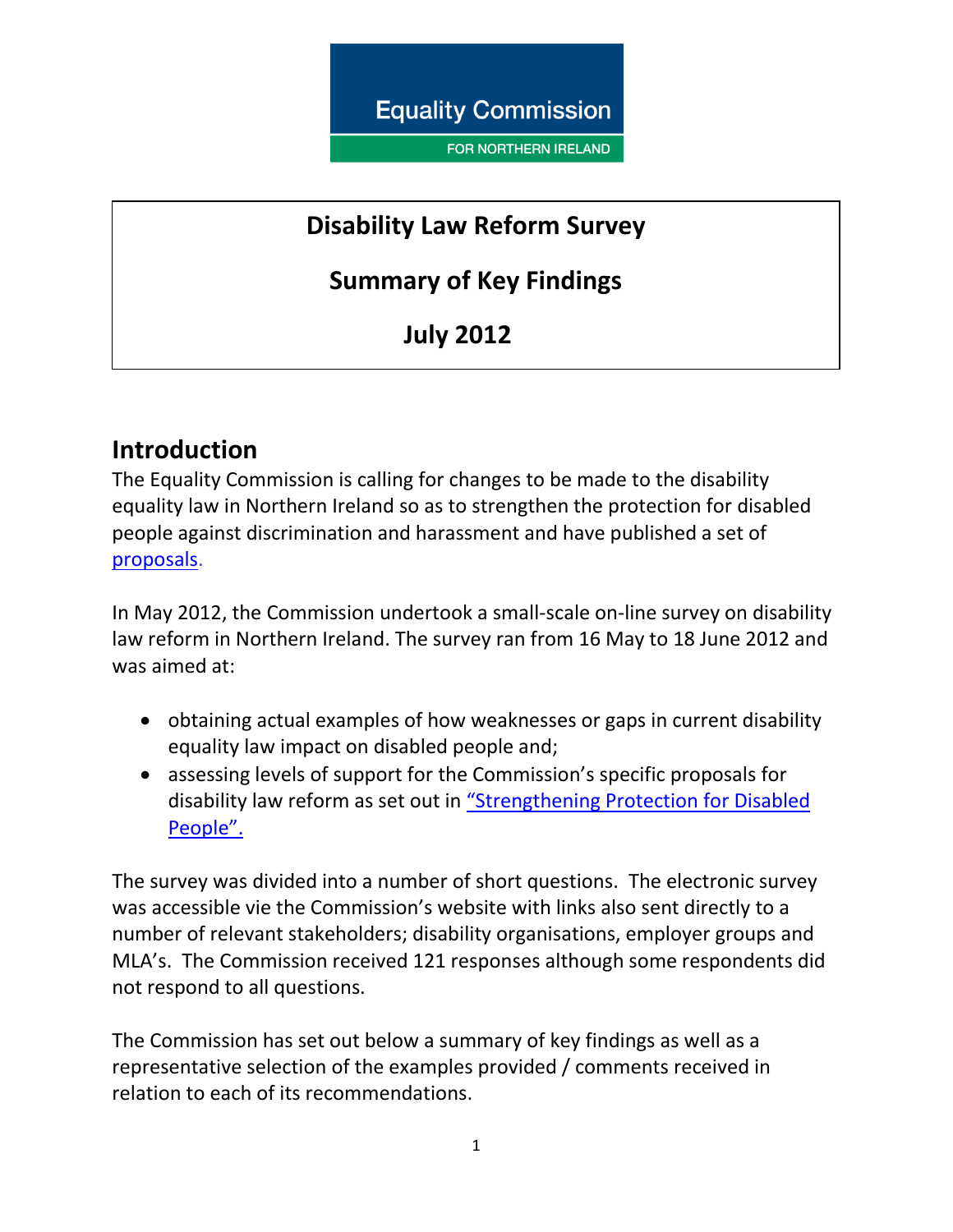### **Key Findings**

- 78% of respondents agreed that the disability laws are in need of reform. 6% disagreed that reform was needed, while 17% said they "didn't know".
- The vast majority of respondents were in support of the Commission's specific proposals for legislative reform. For example;
	- 81% agreed that the definition should reflect the social model of disability while 60% agreed that the list of capacities should be removed;
	- 97% of those who responded agreed that there should be stronger protection for disabled people against harassment outside employment;
	- 97% of those who responded agreed that there should be specific protection for people such as carers, friends or family members who are subject to discrimination or harassment because of their association, with a disabled person;
	- 83% of those who responded agreed that there should be protection for those who are wrongly perceived to be disabled;
	- 91% of those who responded agreed that disabled people should have protection from indirect discrimination and discrimination arising from disability (to remedy the impact of the House of Lords'decision in *Malcolm*);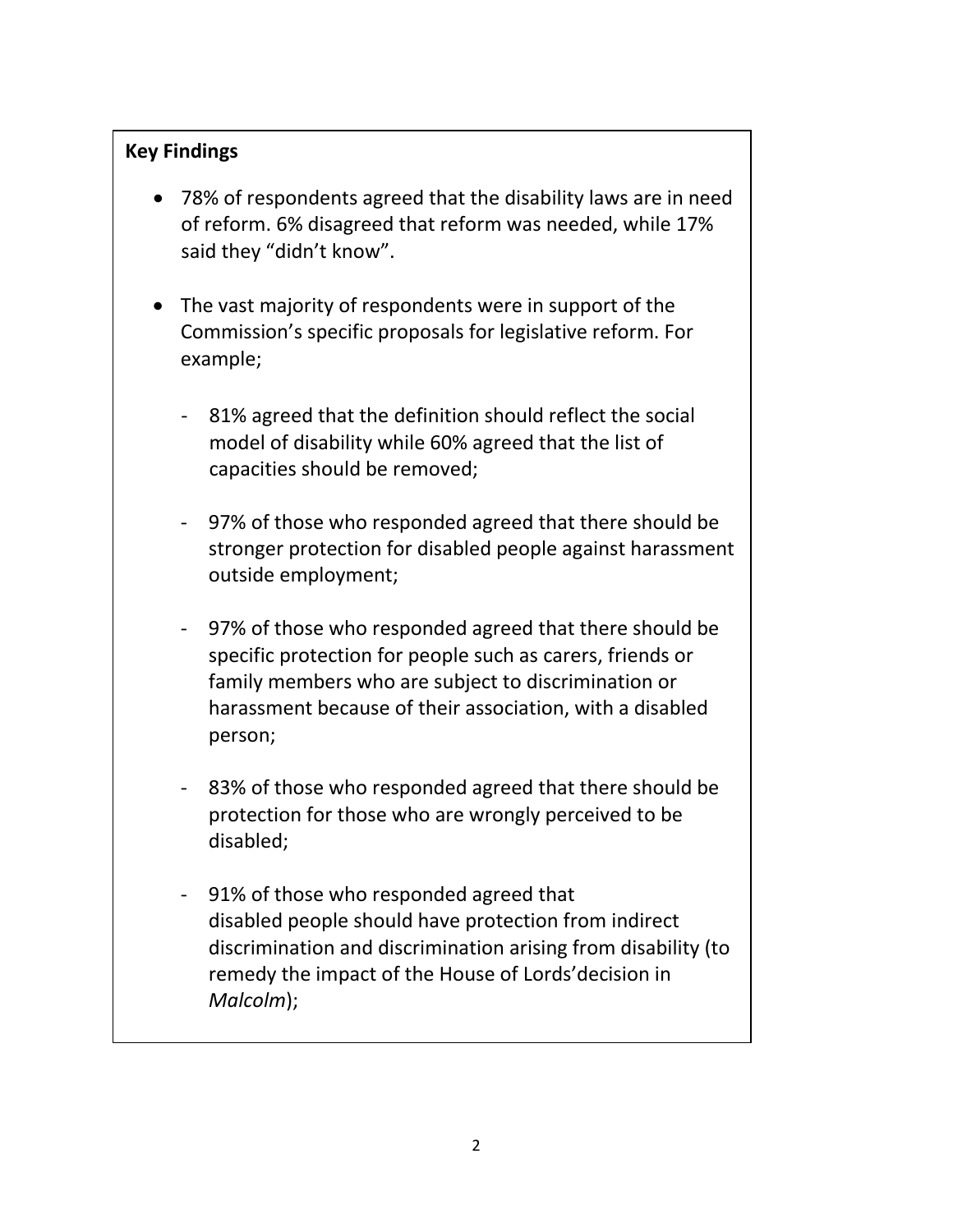71% of those who responded agreed that employers should be prohibited from asking questions about a job applicant's health or disability prior to making a job offer (except in limited circumstances); 98% of those who responded, agreed that the reasonable adjustment duty on schools should be extended to cover auxiliary aids and services; 92% of those who responded agreed that disabled tenants who live in rented accommodation should be given additional protection in relation to the making of reasonable adjustments by landlords to the common parts of their property. Respondents to the survey also provided a number of reallife examples illustrating the degree to which gaps or weaknesses in the current law are impacting on their day to day lives across a range of areas. The majority of examples received were in relation to: why the law was in need of reform; harassment; the provision of auxiliary aids and services in schools; pre-employment questions; and discrimination due to association (e.g. carers).

**Note: Figures have been rounded and therefore may not sum to 100.**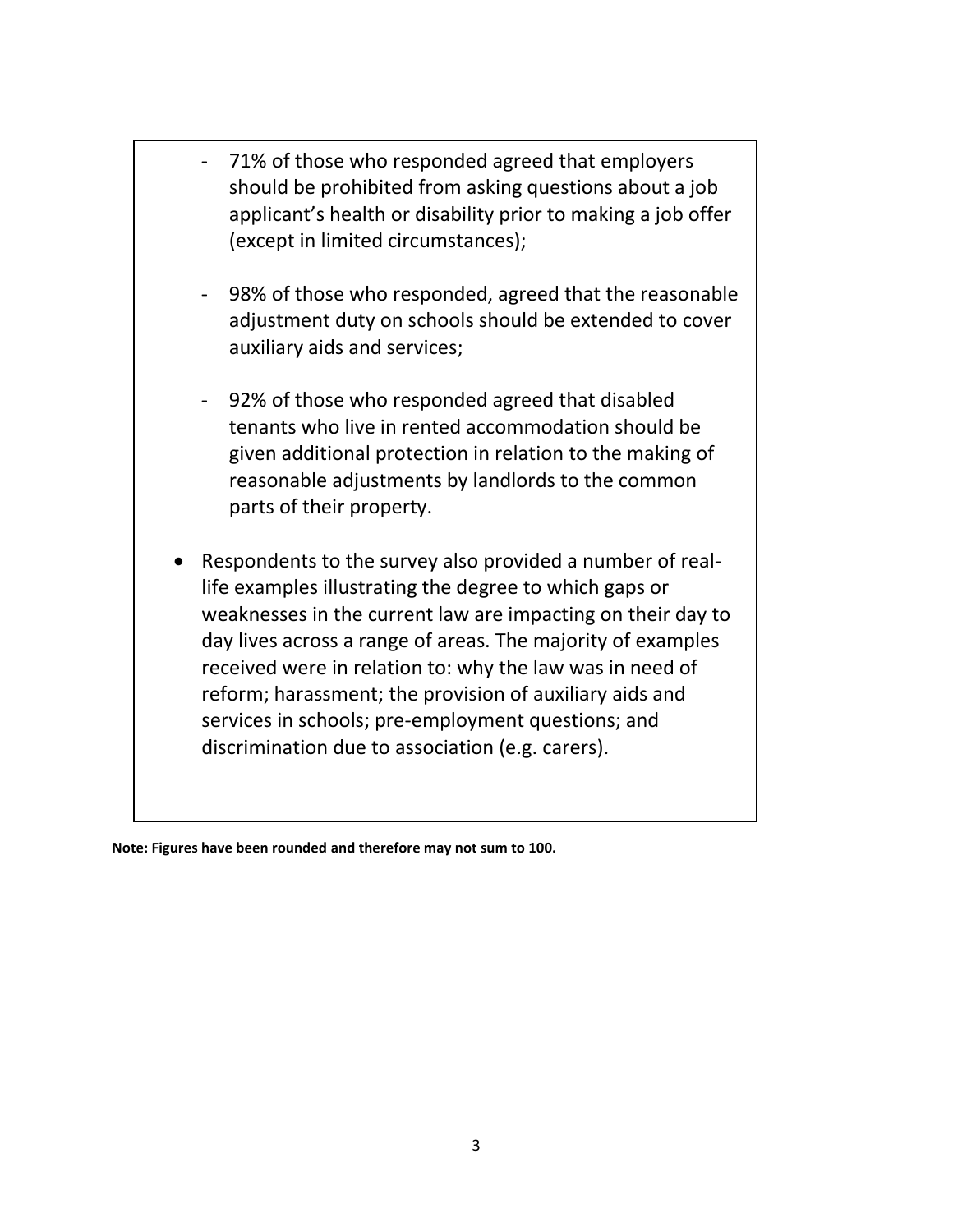# **Survey Results**

## **The Case for Reform**

Respondents were asked whether they agreed that the disability equality laws in Northern Ireland were in need of reform and why they thought reform was needed.

78% of respondents agreed that the disability laws in Northern Ireland were in need of reform, 17% "didn't know" if the law should be changed and 6% disagreed with the recommendation. Of those who responded, the majority felt that the law in Northern Ireland was too difficult to understand or should be amended to reflect the laws in Great Britain (GB).



### **a) Comments made in support of the recommendation included the following:**

### Confusing or complex

*"A single piece of equality legislation………would be easier for everyone to understand and use. The current legislation….is a minefield to understand therefore making it difficult for people to know if they have course for redress or not".*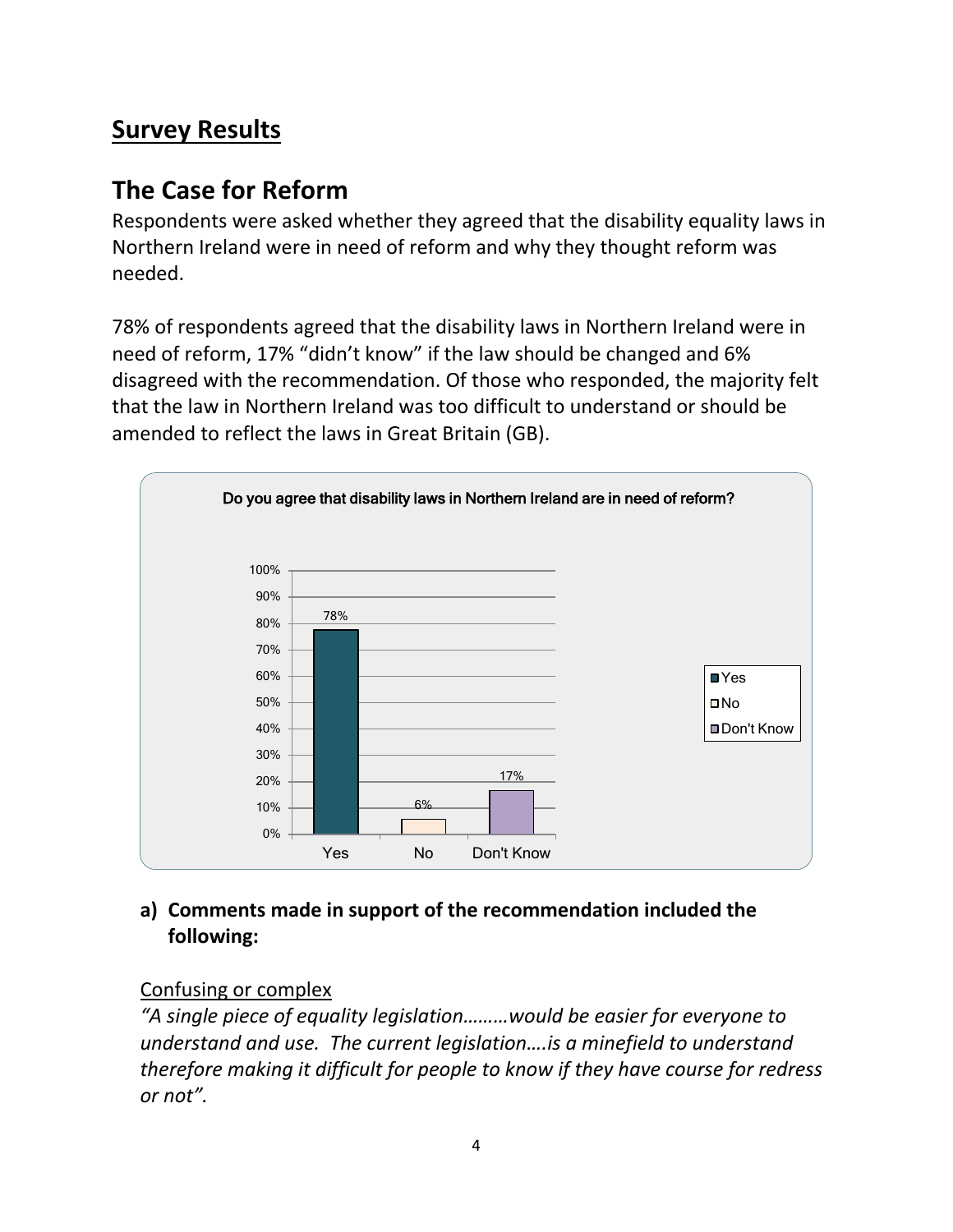*"I find they are very complex and difficult to understand and navigate".*

"[*Disability discrimination law] is a minefield and many will be put off using the law as they are unsure what rights they have and what issues are covered in disability legislation".*

*"one person will tell you one thing then another will tell you [something] different".*

#### Keep pace with law in GB

*"We need to keep pace with laws in GB and the law on disability needs to be simplfied, particularly for smaller organizations".*

"*the variation in legislation between NI and England/wales [sic] is confusing for people employed by the Crown Civil service but who live and work in N Ireland".* 

*"people in NI should [not] be treated any less favourably than people in GB".*

*"Better to have a consistent UK-wide approach".*

#### **b) No comments were made opposing the recommendation.**

#### **c) Other comments**

*"[The] Malcolm case weakens the DDA dramatically. We need clearer direction, especially about pre-employment medical questions. We need [the] same legislation as GB because we can learn from the case law across [the] UK if it applies here, as was the case with DDA. We need consistent message to employers, especially those who operate in GB and NI"*

*"I think they always need to be reformed as circumstances change and they need to be kept up to date".*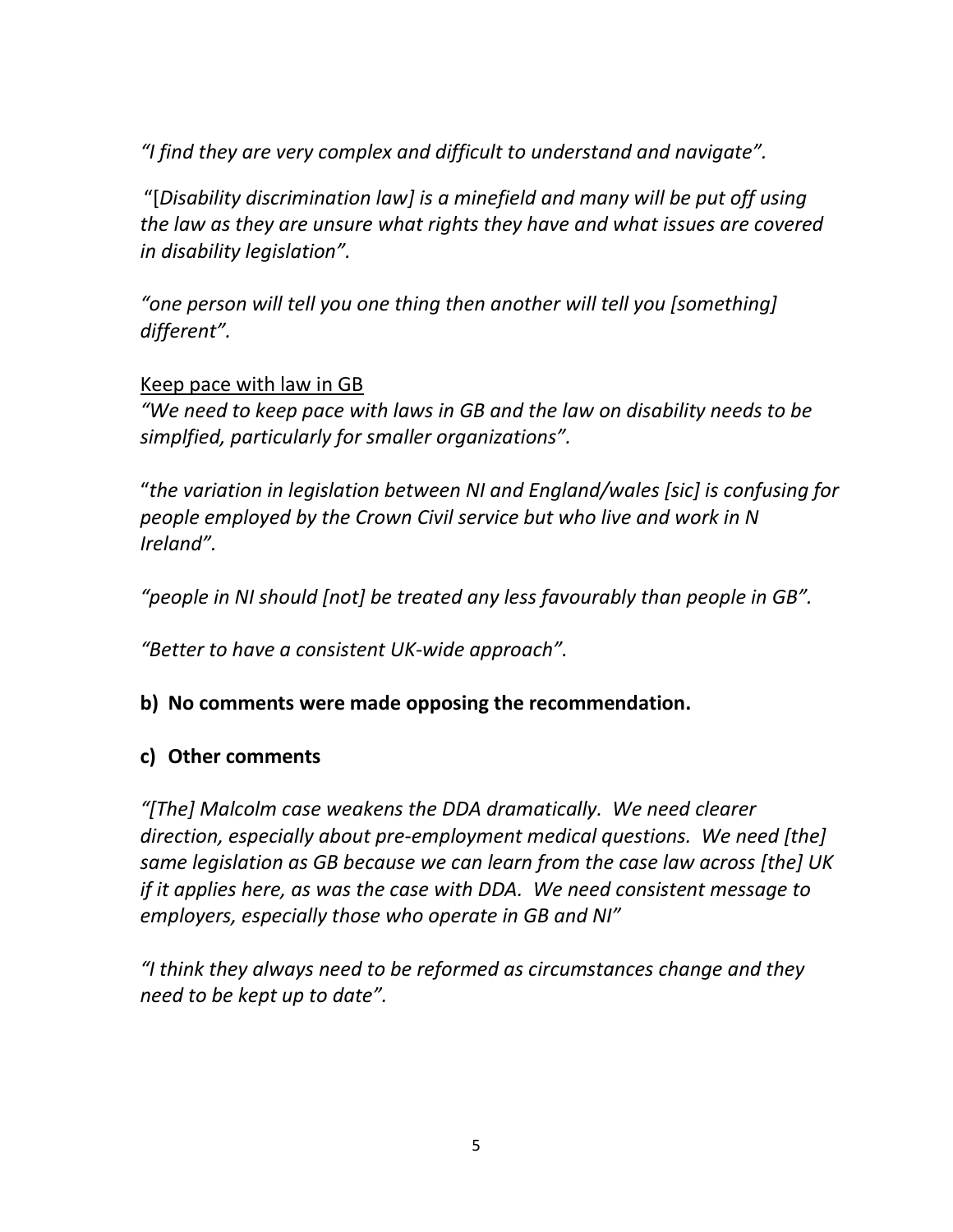# **Changing the definition of disability**

Respondents were asked whether they agreed that the definition of disability should be amended to reflect the social model of disability.

Of those who responded 81% felt that the definition of disability should reflect the social model of disability, 17% "didn't know" while 2% disagreed with the recommendation.



Respondent were also asked whether they thought the list of capacities should be removed. 60% of respondents felt that the list of capacities should be removed, 24% didn't know if the change should be made and 15% disagreed with the recommendation $^1$ .

 $\overline{\phantom{a}}$  $<sup>1</sup>$  Figures have been rounded and therefore may not sum to 100</sup>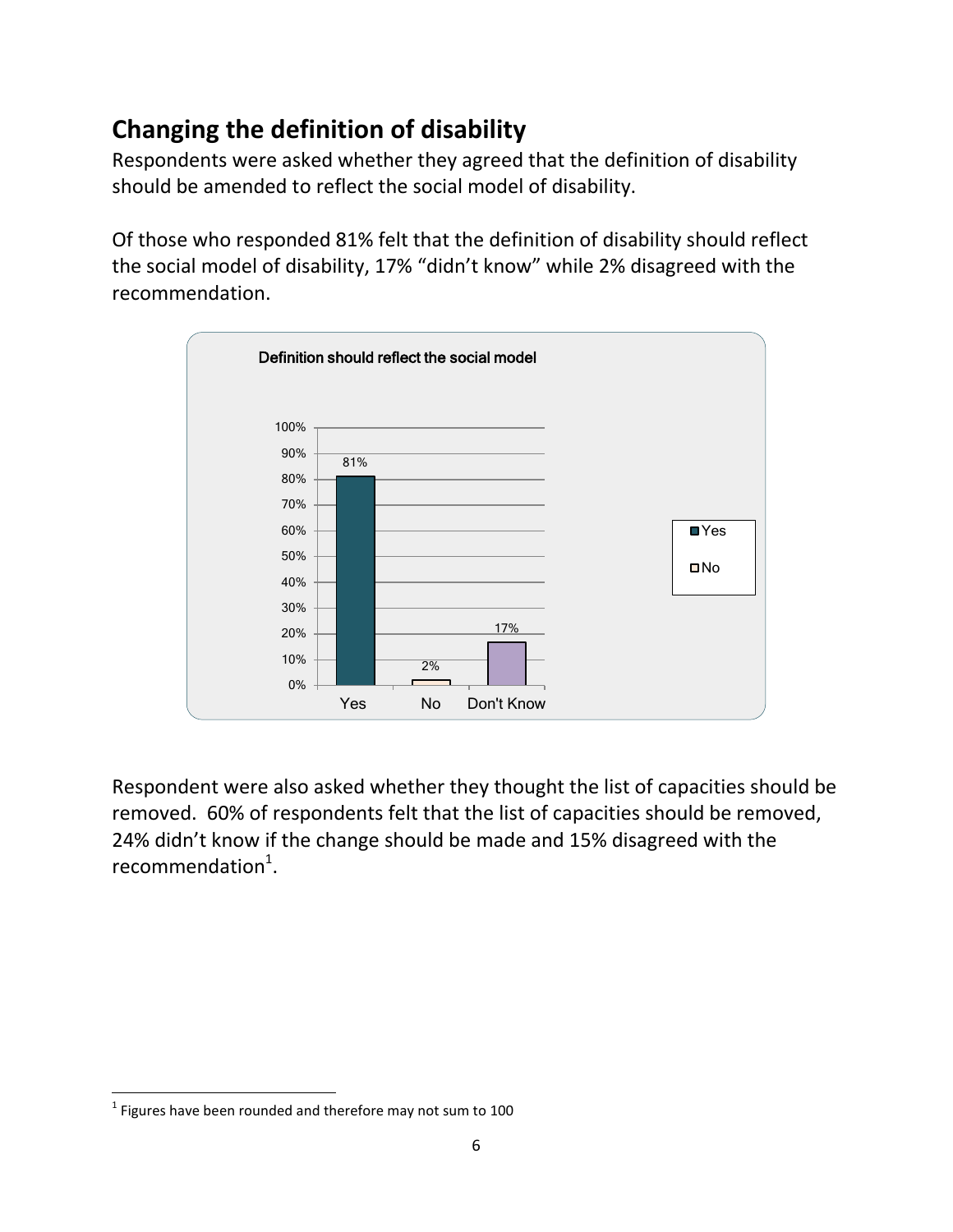

### Social Model of Disability

*"Many individuals with mental health problems…regularly experience problems with landlords, public bodies and service providers whose attitude and actions reflect their intolerance to MH [mental health] issues rather than a failure to change the external environment".*

*"1 To change and up date the word/term 'Disability' to emphasise/include care. 2 To change and up date the name/term 'Disability Discrimination Act to reflect care. 3 The Disability Discrimination Act to be reviewed, revised, updated, consulted appropriately at all times for the benefit of all with care"*

#### List of Capacities

*"In current society there are many advances in diagnosis etc. and because of this many of the list of capacities is outdated".*

*"Disability can have many aspects and a list would never be definitive. Rather than listing specific disability, the impact on an individual's daily living (and their family) and the level of support required should be considered".*

*"Keep info on capacities for analytic purposes, but don't include/exclude based on such capacities list".*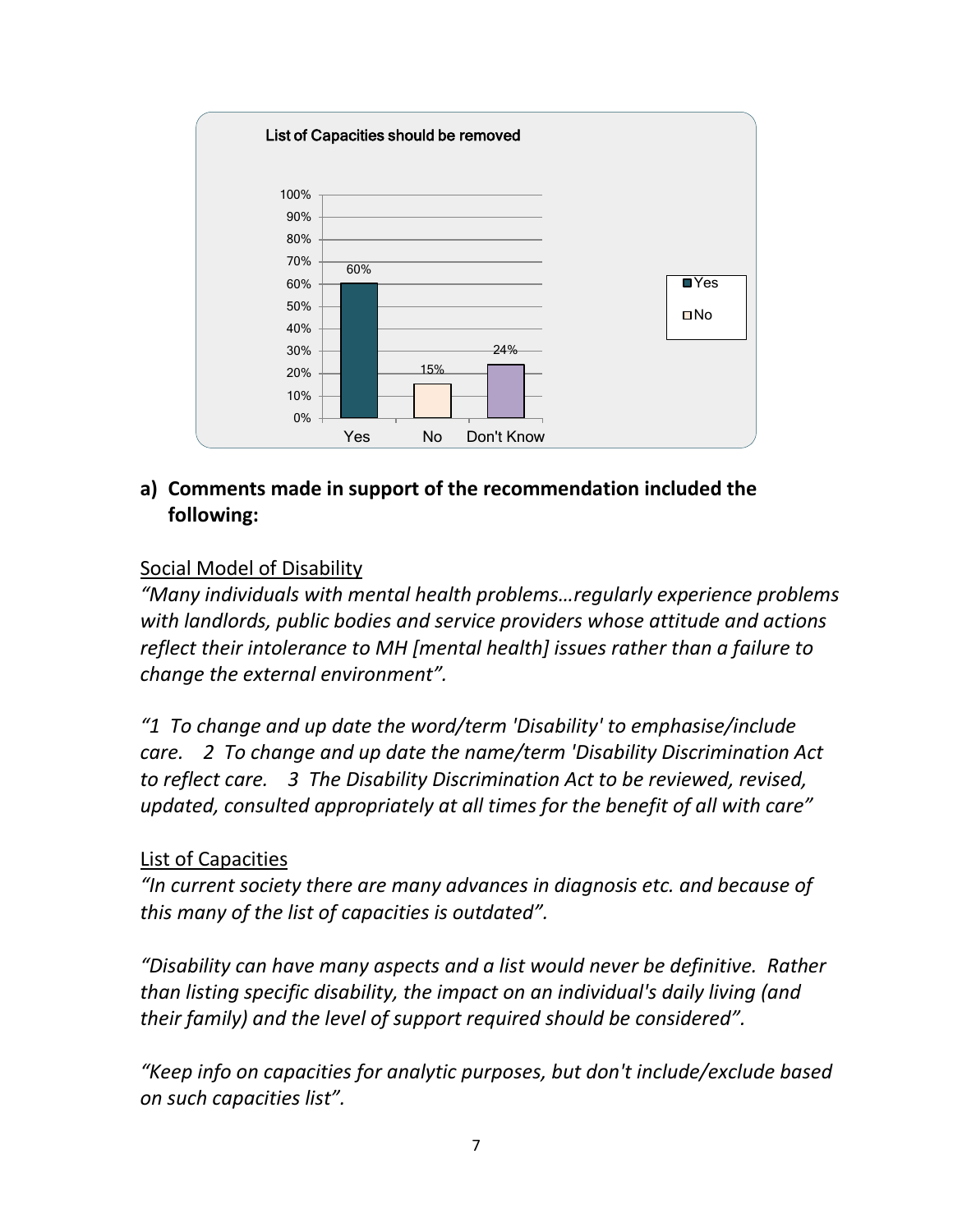### **b) Comments made not in support of the recommendation included:**

*"The list of capacities assisted employers in giving due consideration to issues relating to reasonable adjustments, attendance management and provided a degree of clarity on what constitutes disability (in terms of employment)"*

### **c) Other comments:**

*"Reports should be requested from those who know the disabled individual not only from G.P"*

*"Clarification of the clause about 'has or had' a disability - confusion currently when someone has previously had a disability and whether they fall into the definition"*

## **Harassment**

Respondents were asked if they agreed with the Commission's recommendation that there should a change to the law to give disabled people *free standing* protection against harassment when accessing goods and services, or private clubs. This means it would be easier for a disabled person to make a claim against a service provider on the basis of harassment.

97% of those who responded to the survey agreed that there should be stronger protection for disabled people against harassment outside employment e.g. when accessing goods and services or in private clubs. 1% of respondents "didn't know" if the change should be made and only 2% of respondents disagreed with the Commission's recommendation.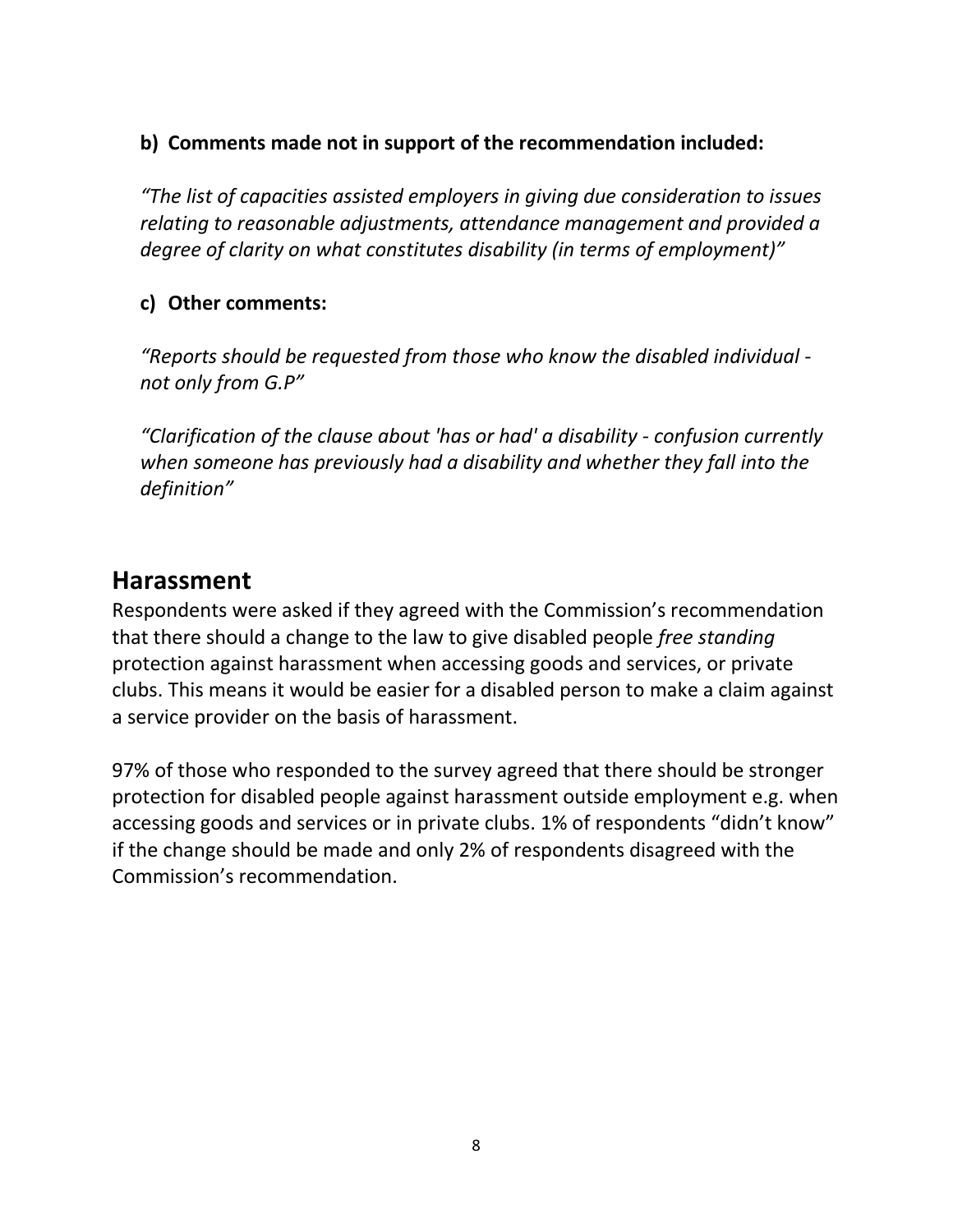

*"people [are] being ridiculed on public transport because of their disability, ignored in shops and [their] places in queues overlooked".* 

"*Last year my 14 year old Autistic son set off the alarm going through the electronic scanner at [the airport} and was then treated appallingly because he could not comply with the instructions beings barked at him by one of the Security Personnel. I was being searched at the time and eventually had to raise my voice to bring some order to the situation".*

*"[When I asked to use the pool in a hotel] I was advised that the hotel had a lot of influential corporate customers and "I may discourage them from using the pool".*

"*when I was using the bus I was yelled at by the bus driver out of frustration. I had to get off at the wrong stop and make a long walk back into town. I tried not to feel embarrassed but I felt embarrassed".*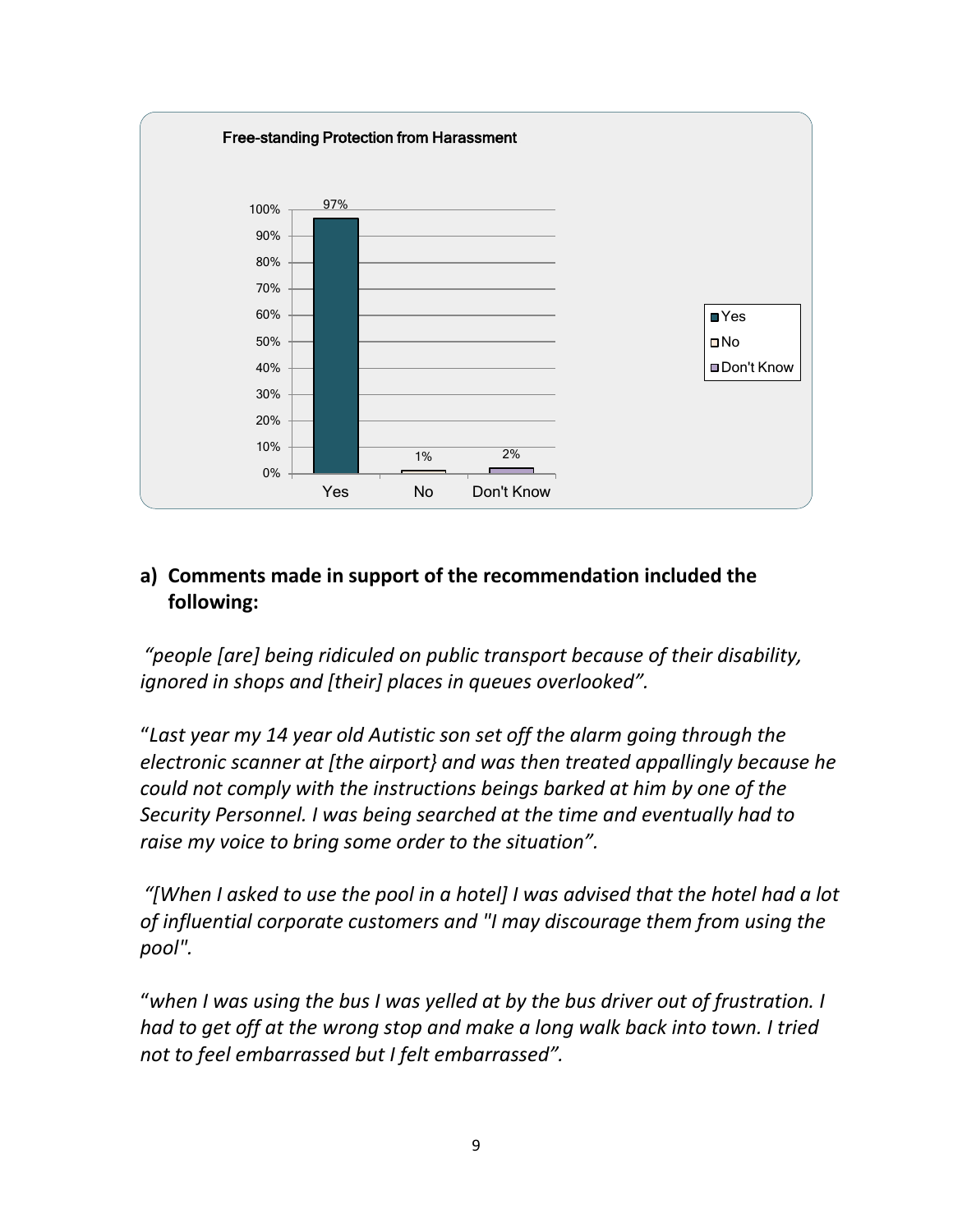*"[Commenting about a young person with dyspraxia who trying to use public transport]…... Drivers are unhelpful and unfriendly, often aggressive in tone. Driver has driven off because 'he did not run hard enough' to get the bus".*

"Personally, I have been harassed and bullied by bus drivers in the past".

*"Other patients with this same condition [neurological disorder] regularly suffer prejudice when attempting to access public transport as one of the symptoms is the appearance of inebriation often resulting in refusal to board public transport. Many have neither the capacity nor the energy to pursue complaints".*

### **b) Comments made not in support of the recommendation included:**

*"In my experience, disabled people are treated with empathy and respect".*

## **Protection for those associated with disabled people**

Respondents were asked if they agreed with the Commission's recommendation that there should be change to the law to give carers of disabled people, or friends or family members, who are subjected to direct discrimination or harassment because of their association with a disabled person, protection under the law.

97% of those who responded agreed that there should be specific protection for people such as carers, friends or family members who are subject to discrimination or harassment because of their association with a disabled person. 2% of respondents "didn't know" if the change should be made and only 1% of respondents disagreed with the recommendation.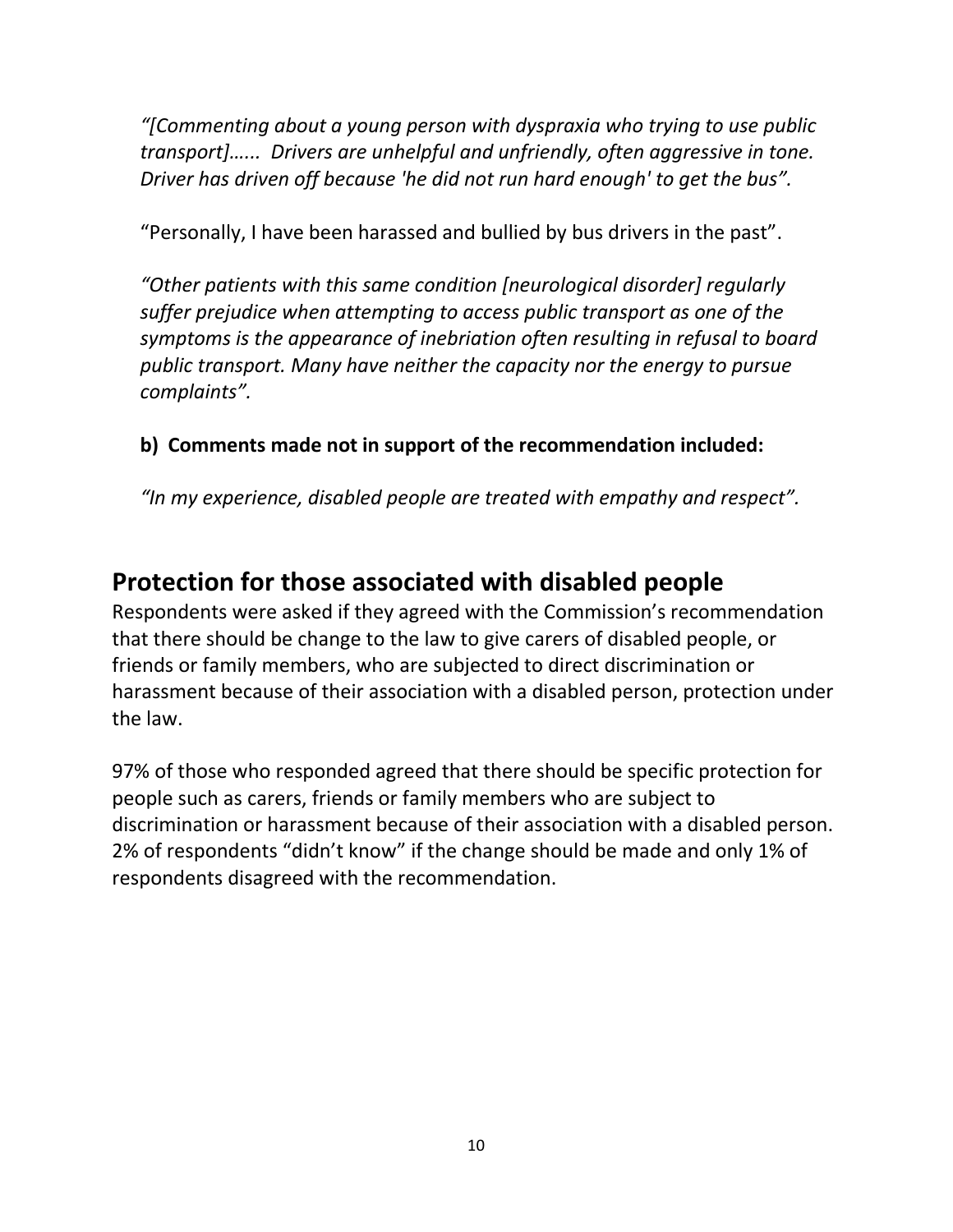

*"I got harassed in my place of employment for attendance issues which were directly linked to my sons disability and eventually had to resign as they made it so difficult e.g. kept changing my hours and making me work hours that were unsuitable even after an agreement had already been in place that I could do hours that suited my family's needs".*

*"I have been feeling under pressure and have difficulty taking the time I need off for appointments for my son who has ASD. I have not been able to take off extra parental leave to spend with my son. I feel that I have been discriminated against during to having to look after my disabled son. I have also been made to work my non-working day to make time up for appointments with my son".*

#### **b) No comments were made opposing the recommendation.**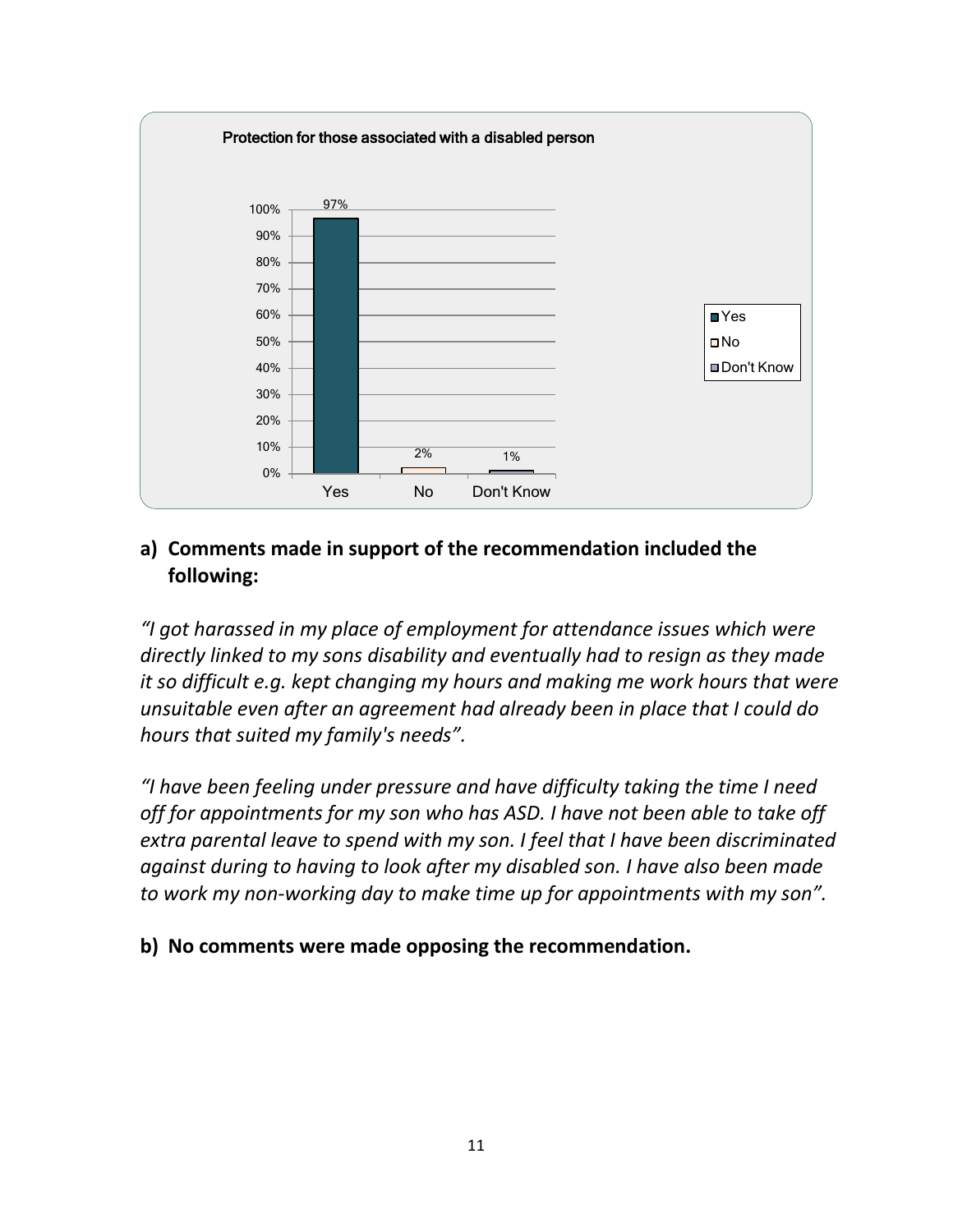## **Protection for those perceived to be disabled**

Respondents were asked if they agreed with the Commission's recommendation that there should be a change to the law to give protection to those who are wrongly perceived to be disabled. For example, a person who is not disabled and has been treated less favourably because they were perceived to be disabled, would have protection under the legislation (e.g. a person with short term depression).

83% of those who responded agreed that there should be protection for those believed to be disabled. 12% "didn't know" if there needed to be additional protection in this area and 5% of those who responded disagreed with the recommendation.



### **a) Comments made in support of the recommendation included the following:**

*"I was with a friend in a hotel in Cheltenham when the bar person refused to serve my colleague and alleged he was drunk. ……he walked on his 'tip-toes' and spoke with a 'slurred' speech. The bar person assumed he was drunk!".*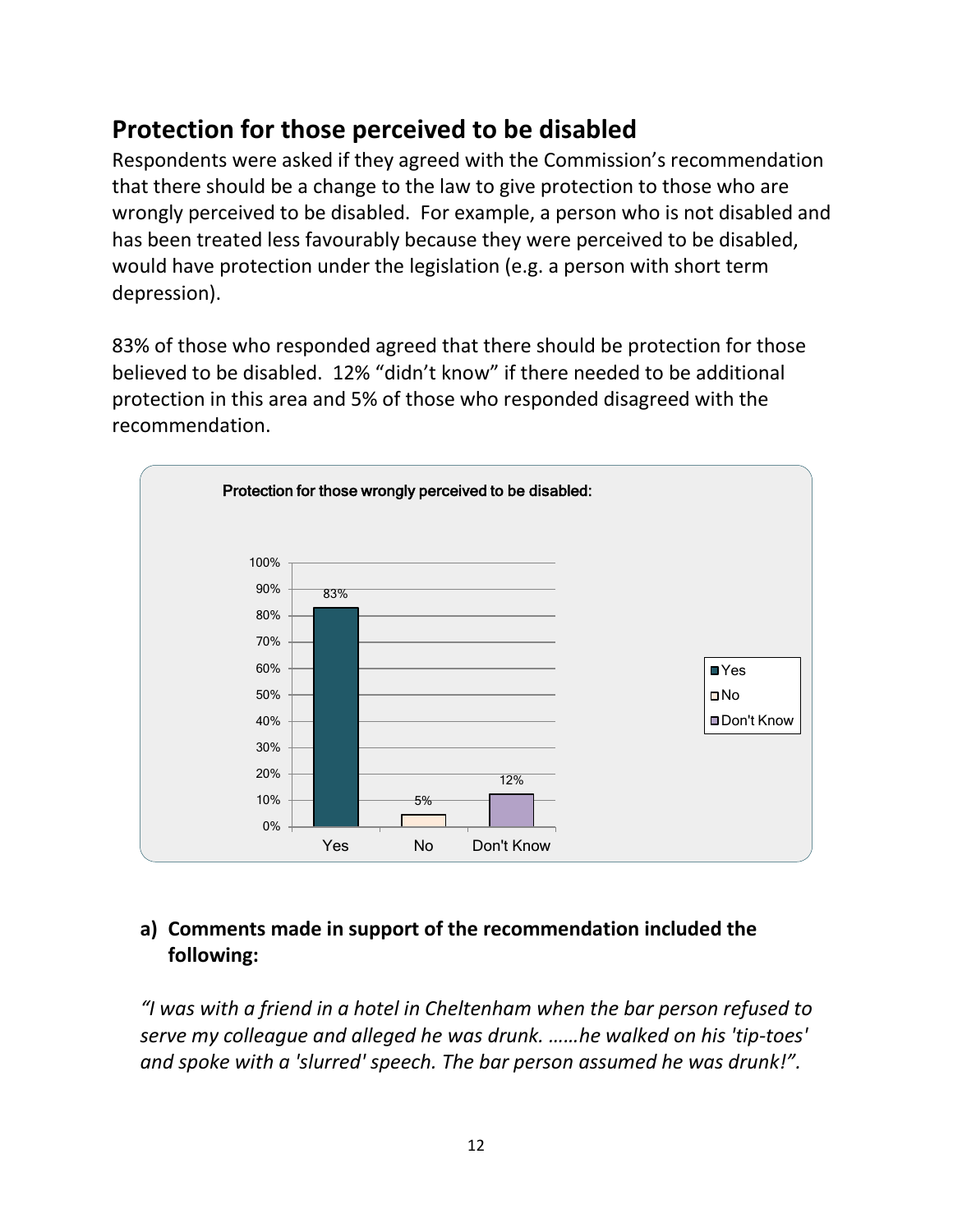*"Mental health can be a temporary thing and not necessary a "disability"".*

## **b) No comments were made opposing the recommendation.**

## **c) Other comments**

*"Perhaps an 'official' ID card system for disabled people where their disability is not immediately obvious could be devised which legally entitles access to services like public transport and clearly supports the disabled person's rights?"*

# **Re-strengthening Protections regarding disability related discrimination**

As a result of the House of Lords decision in *Malcolm<sup>2</sup>*, there is now severely weakened protection for disabled people against indirect discrimination. This Equality Act 2010 in Great Britain sought to redress the impact of this decision. The Equality Commission is recommending similar changes are made to the law in NI, to remedy the effect of the *Malcolm* decision.

Respondents were asked if they agreed with the Commission's recommendation that there should be a change to the law to give disabled people protection from indirect discrimination and discrimination arising from disability (a change which would remedy the impact of the decision in Malcolm).

91% of those who responded agreed that disabled people should have protection from indirect discrimination and discrimination arising from disability. 8% of people who responded did not know if the law should be changed and 1% disagreed with the recommendation.

l <sup>2</sup> London Borough of Lewisham v Malcolm [2008] UKHL 43, House of Lords. <http://www.bailii.org/uk/cases/UKHL/2008/43.html>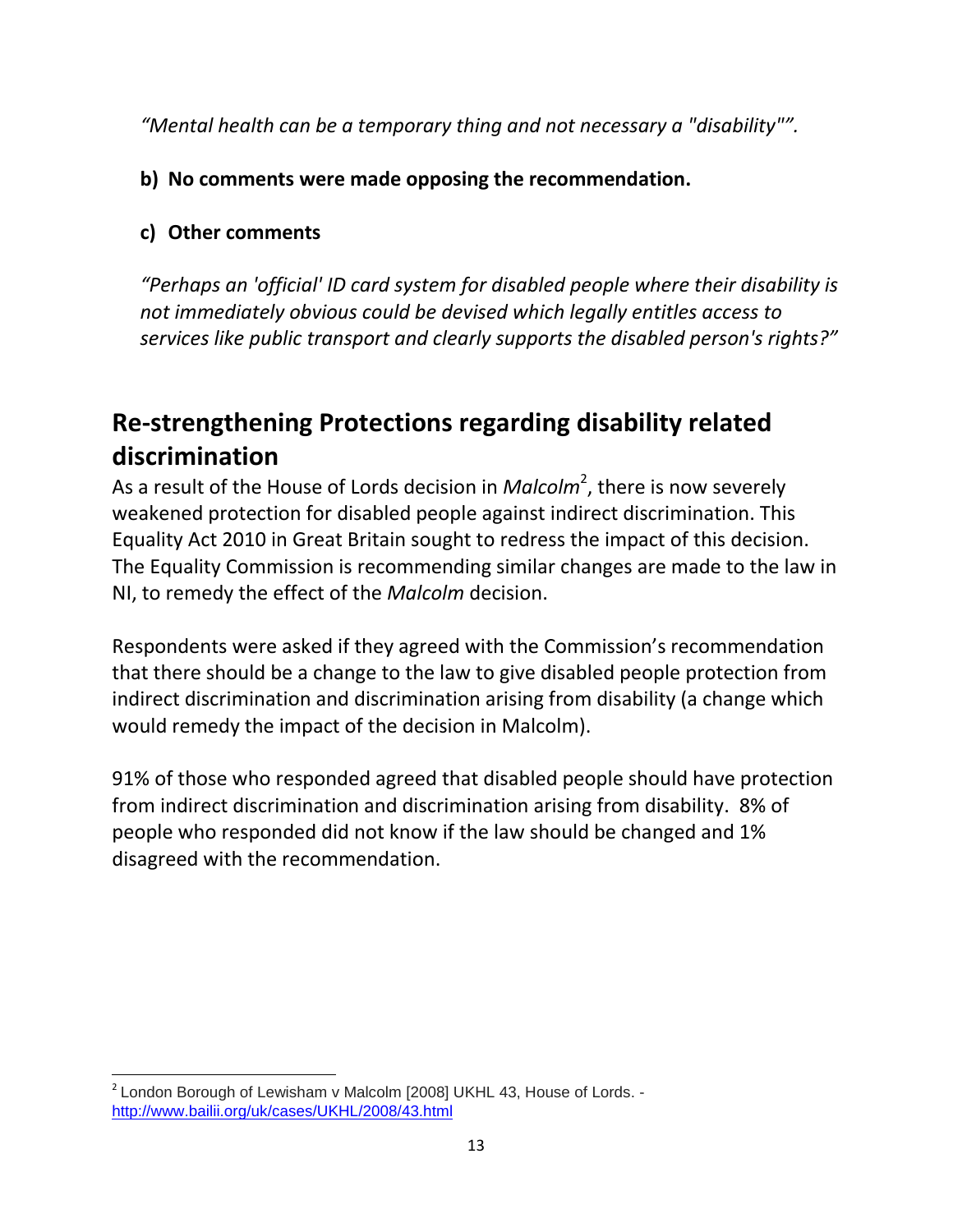

[A] person with physical disability had sick leave, when returned to work, their *performance was marked "unsatisfactory". The person was told that anyone with same absence would have been marked the same as targets were missed, even though the absence was disability related - they were advised by barrister that case was weak due to Malcolm decision* 

#### **b) No comments were made opposing the recommendation.**

#### **c) Other comments:**

*"Not aware of the details of the Malcolm case"*

*"Not familiar with the case"*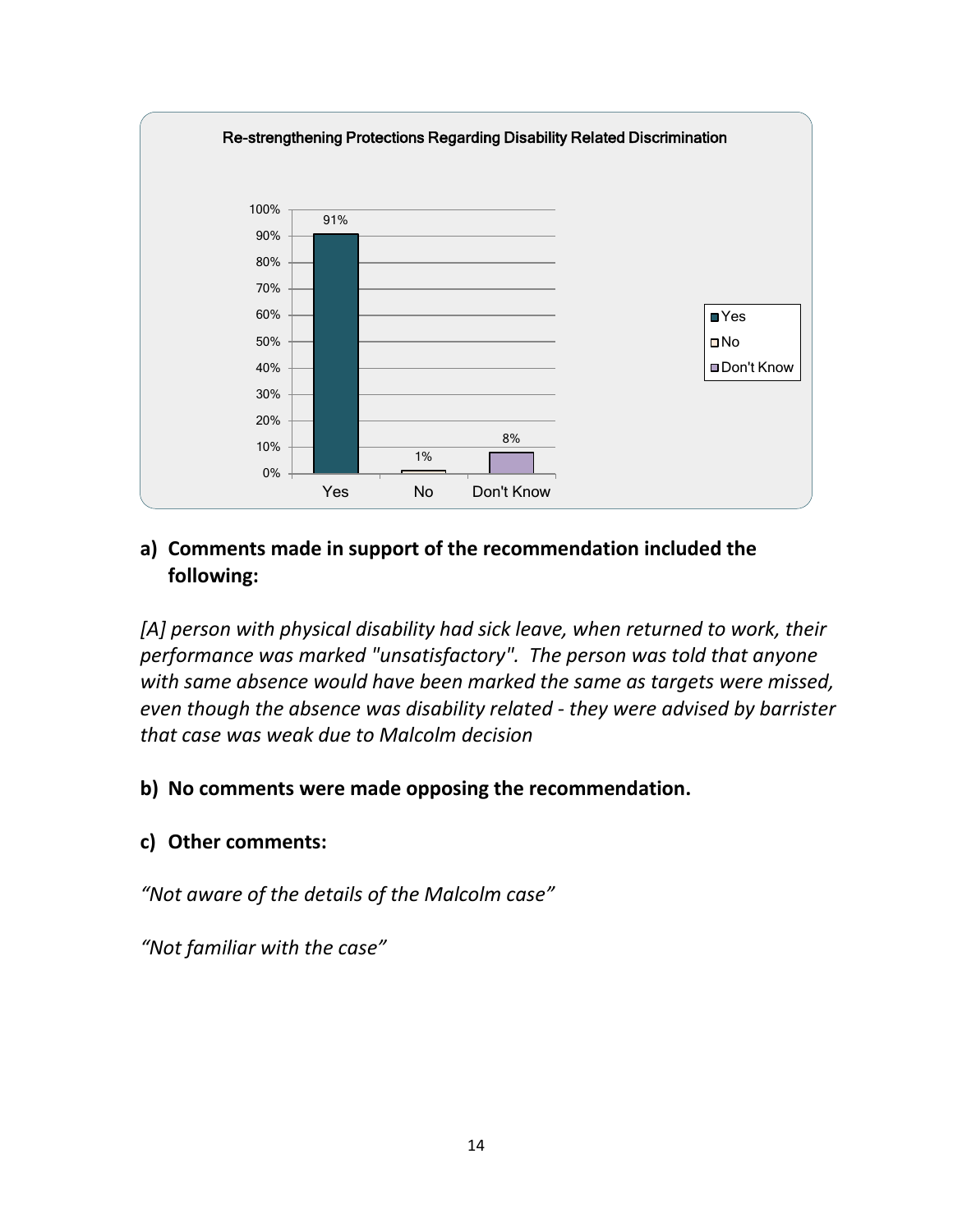## **Pre-Employment Questions**

Respondents were asked if they agreed with the Commission's proposal that there should be a change to the law so that questions by employers related to disability or health before a job offer is made are **prohibited**, except in specified circumstances (including asking such questions as part of the application process or during an interview). This change would also allow disabled people important that recruitment decisions can be challenged where appropriate.

71% of those who responded agreed that employers should be prohibited from asking questions about a job applicant's health or disability prior to making a job offer (except in limited circumstances). 16% of respondents "didn't know" if a change should be made, 14% of those who responded disagreed with the recommendation.



**Figures rounded to 1 decimal places therefore may not sum to 100**

### **a) Comments made in support of the recommendation included the following:**

*"I personally have had trouble gaining employment because of a past history with depression. I feel I have missed out on several jobs that I have been more than capable of performing and I have all appropriate qualifications, because*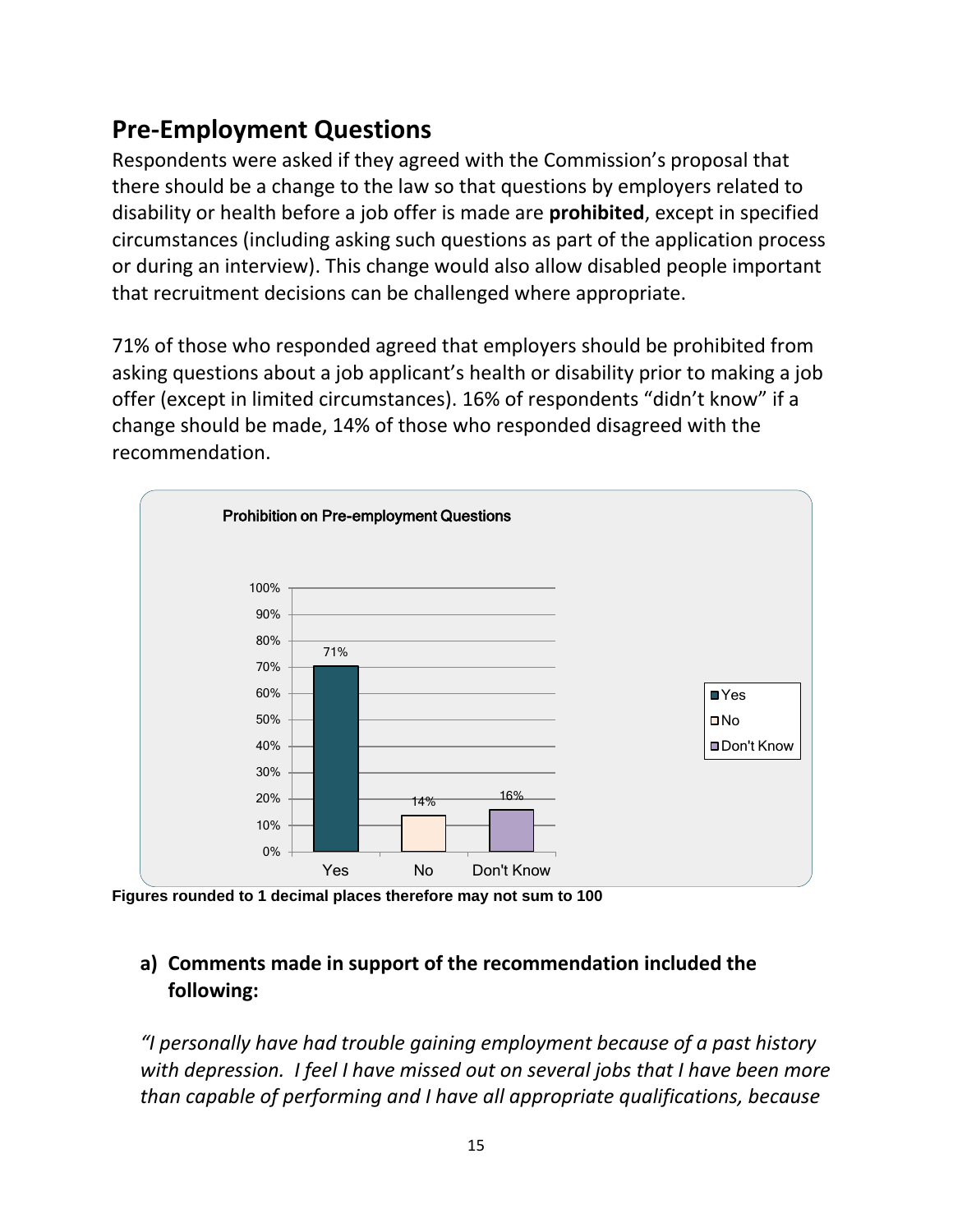*employers see depression in my past health history and worry I'll go on sick leave, even though it was 6+ years previous".*

*"as a person who interviews potential new recruits, the health questionnaire leaves people to assume that this will be a barrier and they do not pursue application…..The health questionnaire is seen as "No disabled need apply".*

*"I was subjected to difficult, patronising questions during an interview on my disability when the employer simply should have looked at my qualifications. I was capable of working alone and seeking access to work over any telephone calls but the interviewer underestimated my abilities"*

### **b) Comments made not in support of the recommendation:**

*"health and disability have a major impact on employment so it is right that questions should be asked in order to establish the potential extent of this impact"*.

## **Schools: Auxiliary Aids and Services**

Respondents were asked if they agreed with the Commission's recommendation that there should be a change to the law to place an additional duty on schools to provide auxiliary aids and services for disabled people, where reasonable. The changes, for example, will benefit disabled pupils who do not have special educational needs, but still require reasonable adjustments (in the form of auxiliary aids or services).

98% of those who responded to the survey, agreed that the reasonable adjustment duty on schools should be extended to cover auxiliary aids and services. 1% of respondents didn't know if the change should be made. The same number (1%) disagreed with the recommendation.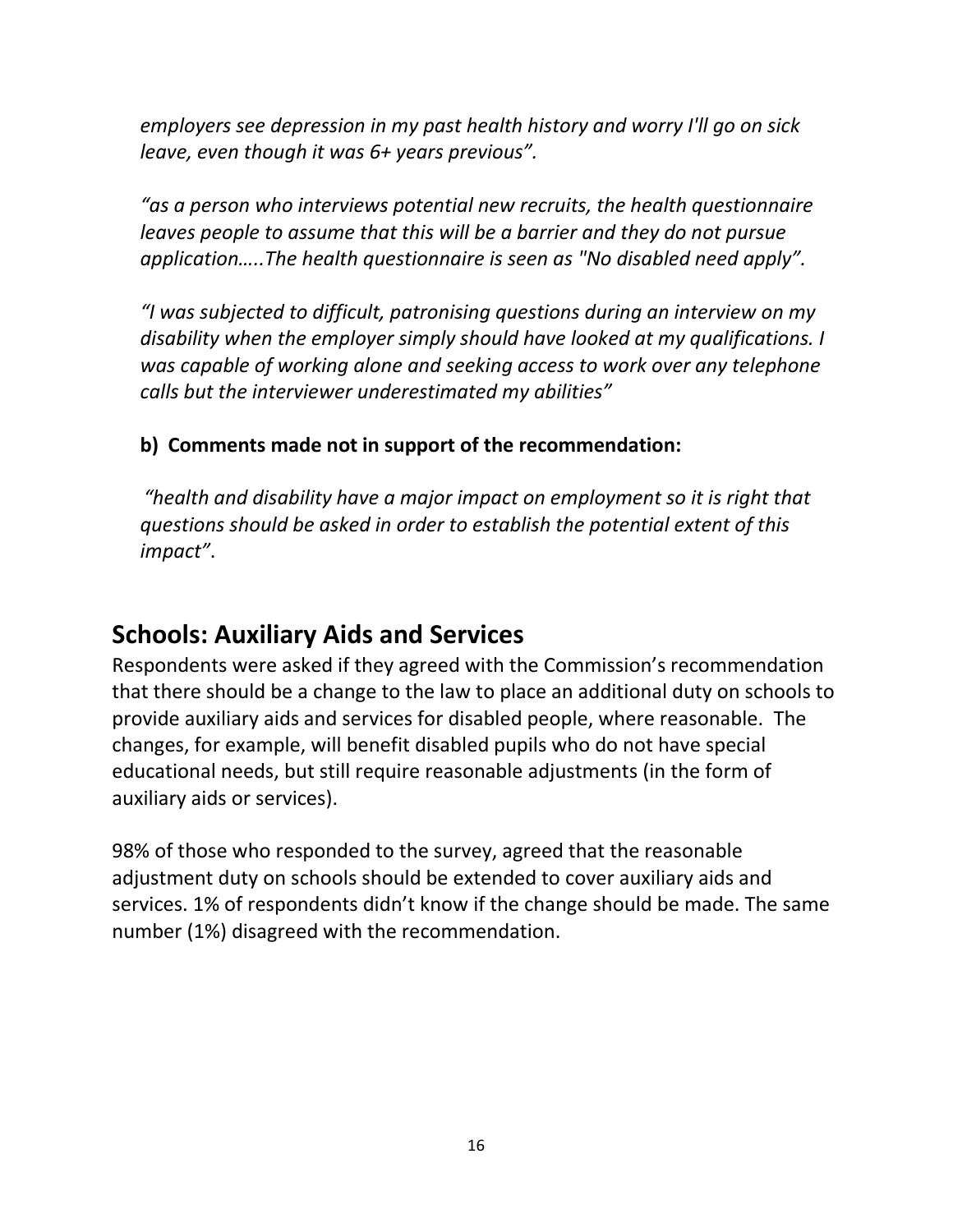

*"My son who had ASD has been disadvantaged in nursery with reduced hours as he didn't have a statement the nursery couldn't afford to provide him with a one to one assistant. [They said] he needed to be able to attend the nursery full time [but] a full time assistant that wasn't able to be provided"*

*"I did not have access to an interpreter whilst at school. I had to rely heavily on lip-reading alone which often put me into great difficultly during class time".*

*"My son was without appropriate aid to help him in the classroom for 2 years while I fought the Education Board to get a Statement of educational needs. This made him significantly behind the rest of the class as he lacked the skills to organise himself and to work independently without any direction".*

**b) No comments were made opposing the recommendation.**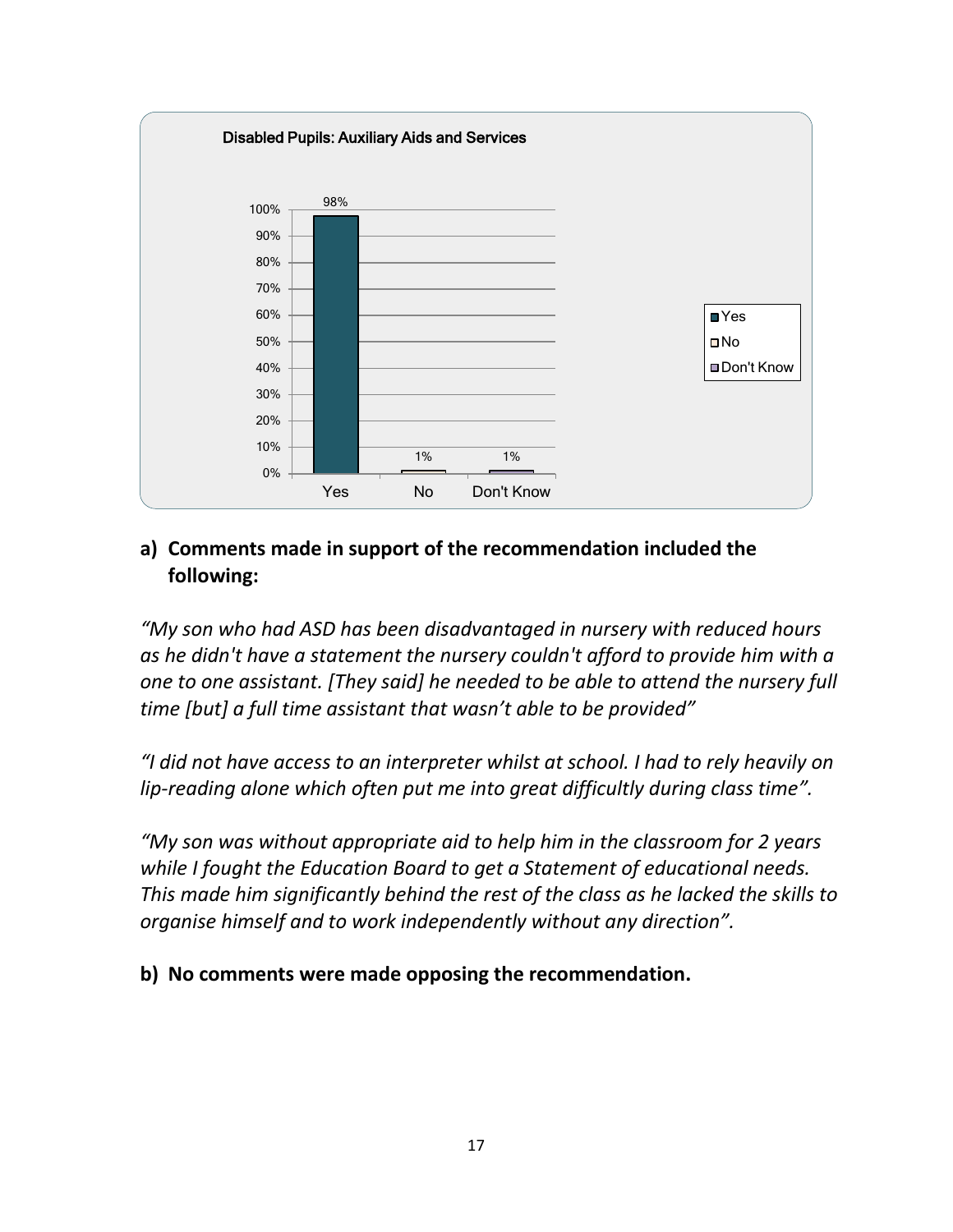#### **c) Other comments:**

*"As the Principal of a school, I know we are unable to fund the necessary adjustments needed due to the limited budgets we have, despite knowing how much they are needed!"*

## **Rented Accommodation**

Respondents were asked if they agreed with the Commission's recommendation that disabled tenants who live in rented residential accommodation are given additional protection in relation to the making of reasonable adjustments by landlords to common parts (such as an entrance hall in a block of flats).

92% of those who responded agreed that that disabled tenants who live in rented accommodation should be given additional protection in relation to the making of reasonable adjustments by landlords to the common parts of their property. 5% "didn't know" if a change should be made while 3% disagreed with the recommendation.

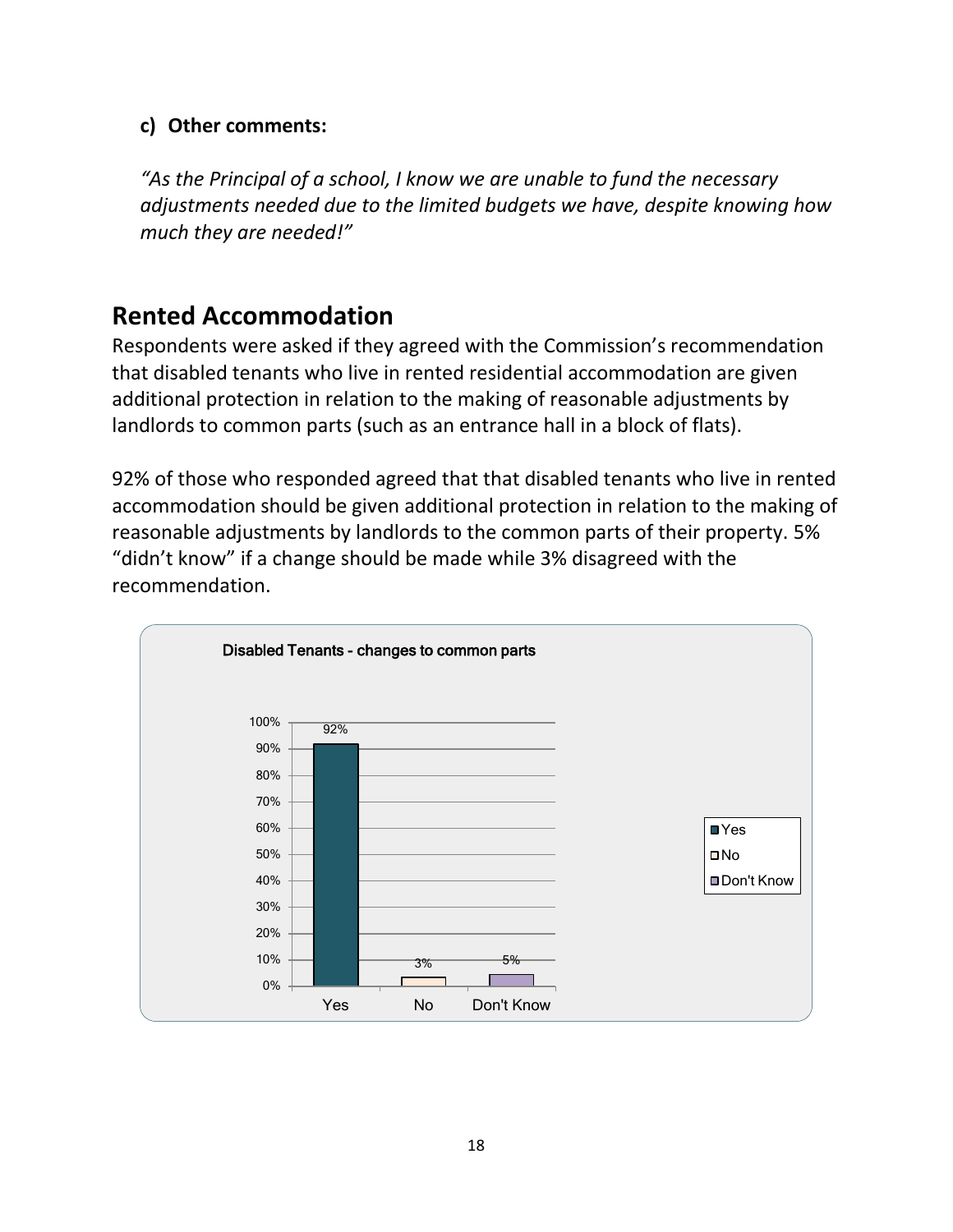There was one specific example where disabled people had been refused permission to make alterations to his rented property. However it was unclear from the example whether the requested changes were to be made to the common parts of the building.

"*A patient suffering from a progressive and complex neuro-degenerative disorder living with his family in rented accommodation was subjected to unacceptable responses from his landlord landlord when asking for necessary and long overdue repairs to be carried out to the property. His requests were consistently ignored and when he complained he and his family were referred to as 'disability scroungers'. This type of verbal abuse was carried out over the phone and he therefore had no real recourse to a complaint procedure as he was unable to prove his case*"

**b) No comments were made opposing the recommendation.**

## **Concluding Summary**

The survey has indicated respondents' strong support for the full range of the Commission's proposals for the reform of disability equality laws – with almost 80% of respondents agreeing that disability laws are in need of reform.

The vast majority of respondents were in support of the Commission's specific proposals for legislative reform. There were, for example, high levels of support (over 90% of those who responded) for stronger protection for disabled people against harassment outside employment; increased protection against discrimination for carers of disabled people; changes to remedy the impact of the House of Lords' decision in *Malcolm*; a stronger duty on schools to provide auxiliary aids and services; and additional protection for disabled tenants.

The survey also provided a number of real-life examples illustrating the degree to which gaps or weaknesses in the current law are impacting on their day to day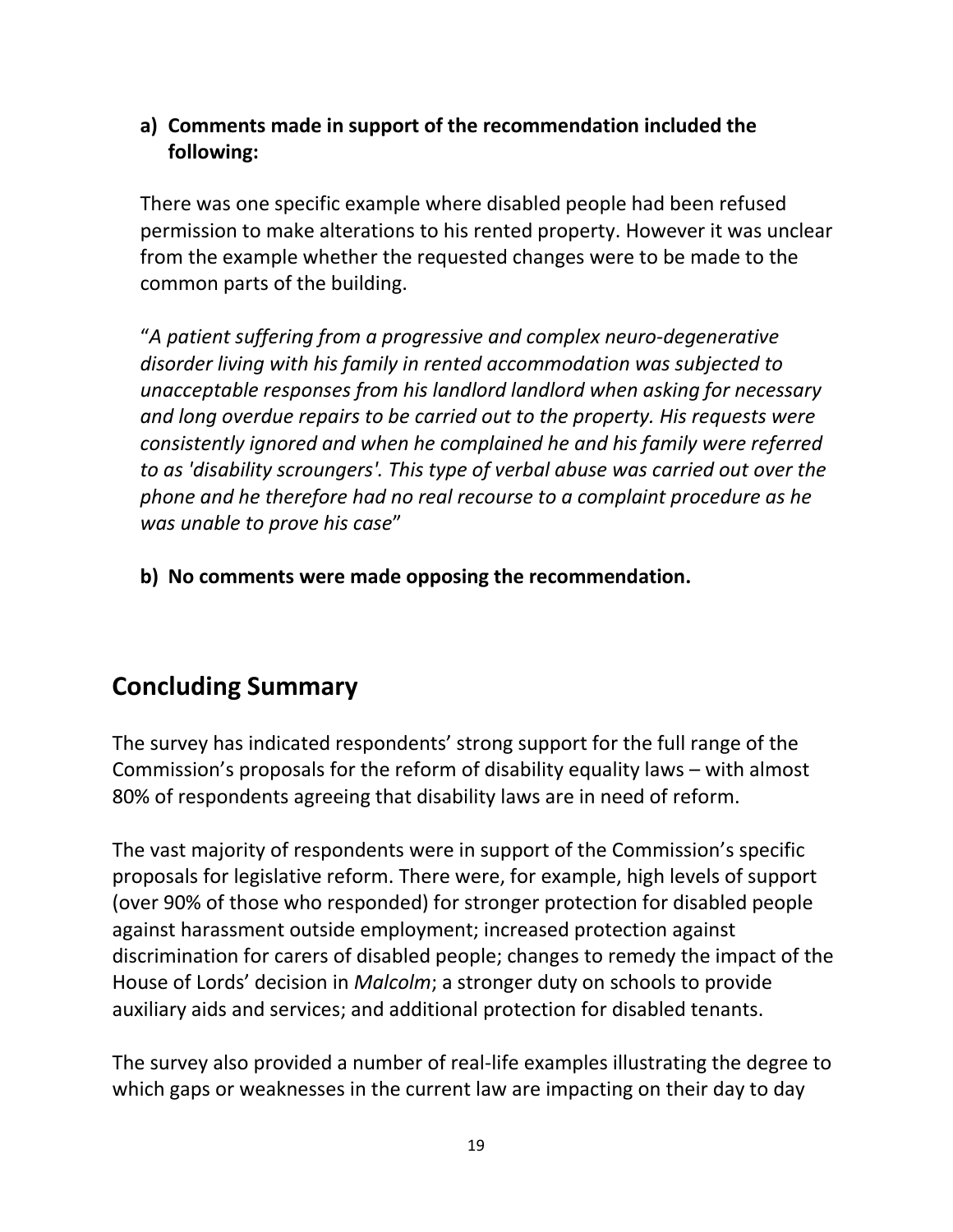lives across a range of areas. The majority of examples received were in relation to: why the law was in need of reform; harassment; the provision of auxiliary aids and services in schools; pre-employment questions; and discrimination due to association (e.g. carers).

## **Next Steps**

The Commission has taken a number of proactive steps to raise awareness of its recommendations for reform of the disability equality legislation as set out in ["Strengthening Protection for Disabled People".](http://www.equalityni.org/archive/pdf/Strengthening_protection_for_disabled_people0312.pdf)

For example, it has been engaging with disabled stakeholders, representative groups, trade unions and others to ascertain views on priority issues - including via a series of roundtable events and a [Disability Law Reform Seminar](http://www.equalityni.org/sections/default.asp?cms=The%20Law_Pressing%20for%20reform_Disability%20law%20reform&cmsid=4_967_970&id=970&secid=5#eve) in June 2012.

We have also commissioned an [expert legal briefing](http://www.equalityni.org/archive/word/Malcolmpaperfinal.docx) on the impact of the House of Lords decision in the *Malcolm* case. The paper concludes that the decision has had a significant effect on disabled people and disability law in Northern Ireland.

The Commission used the results of this survey to make the case for reform at its seminar on disability law reform and will be including results from this survey in its response to the OFMDFM consultation on its draft Disability Strategy. We have raised disability law reform as a key action that the Executive can take as part of its disability Strategy.

The Commission will continue to proactively engage with a wide range of key stakeholders, including Assembly Committees, MLAs and representatives from the disability, trade union and business sector to raise awareness and secure support for its proposals.